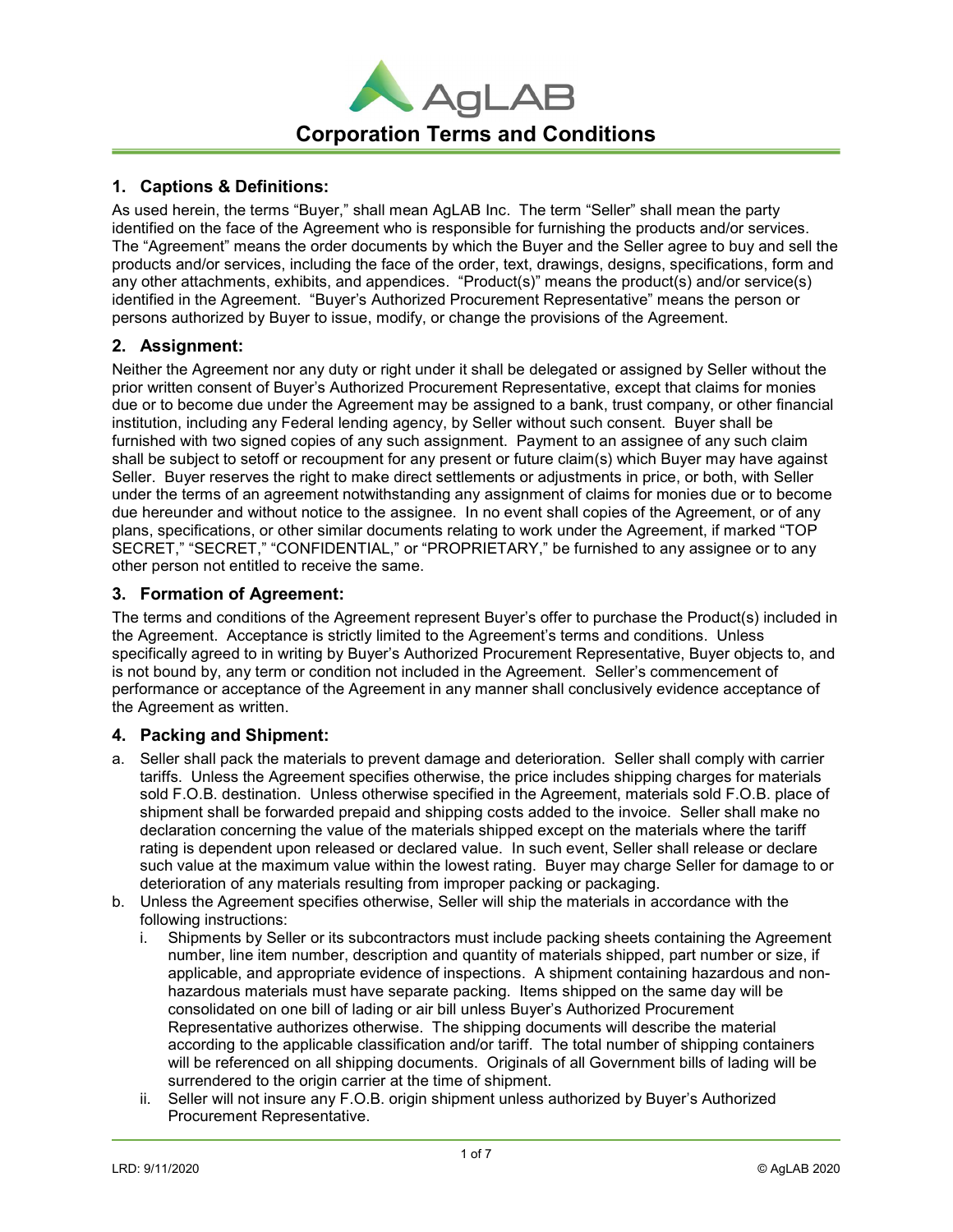

# Corporation Terms and Conditions

- iii. Seller will label each shipping container with the Agreement number and the number that each container represents of the total number being shipped (e.g., box 1 of 2, box 2 of 2).
- iv. Buyer will select the carrier and mode of transportation for all shipments where shipping costs will be charged to Buyer.
- v. Seller will include copies of documentation supporting prepaid freight charges (e.g., carrier invoices or UPS shipping log/manifest), if any, with its invoices.

## 5. Quality Control and Inspection:

- a. **Quality System:** Seller shall provide and maintain a quality control system acceptable to Buyer and Buyer's Customer. During the performance of the Agreement, Seller's quality control, inspection systems, and manufacturing processes are subject to review, verification, and analysis by Buyer and Buyer's Customer at no additional expense to Buyer.
- b. **Inspection Verification:** All Products ordered may be subject to:
	- i. Inspection, verification, or testing during the period of manufacture;
	- ii. Inspection or verification prior to shipment; and
	- iii. Final inspection and acceptance at destination, notwithstanding any prior payment or inspection and acceptance. If any inspection or test is made on the premises of Seller or its lower-tier suppliers, Seller shall, without additional cost, provide and shall require its lower-tier suppliers to provide all reasonable facilities and assistance for the safety and convenience of Buyer and Buyer's Customer Inspectors in the performance of their duties.
- c. **Acceptance:** Buyer shall accept the Product(s) or give Seller notice of rejection within a reasonable time after delivery, notwithstanding any payment or prior test or inspection. No inspection, test, delay or failure to inspect or test or failure to discover any defects or other nonconformance shall relieve Seller of any of its obligations under the Agreement or impair any rights or remedies of Buyer or Buyer's Customer.
- d. Rejection:
	- i. If Seller delivers a defective or nonconforming Product(s), Buyer may require Seller to promptly correct, replace, or refund the price of the defective or nonconforming Product(s). Redelivery to Buyer of any corrected or replaced Product(s) shall be at Seller's expense.
	- ii. In addition, Buyer may, at its sole discretion,
		- Correct the defective or nonconforming Product(s), or
		- Obtain replacement Product(s) from another source at Seller's expense.
	- iii. Seller shall not redeliver corrected or rejected Product(s) without disclosing the former rejection or requirement for correction. Seller shall disclose any corrective action taken. All repair, replacement and other correction and redelivery shall be completed within the original delivery schedule or such later time as Buyer's Authorized Procurement Representative may direct in writing.

## 6. Delivery, Late Penalties, Advance Manufacturing & Procurement:

Delivery according to schedule is of the essence. The scheduled delivery date in the Agreement accepted by the Seller is binding and constitutes a material element of the Agreement. Seller shall notify the Buyer's Authorized Procurement Representative immediately when Seller becomes aware of a potential schedule impact or late delivery as defined in the Agreement. Seller shall not, without Buyer's Authorized Procurement Representative's prior written consent, manufacture or procure materials in advance of Seller's reasonable flow time or deliver in advance of the schedule stated in the Agreement. In the event of termination, stop work order, or change, no claim will be allowed for any such manufacture or procurement in advance of such reasonable flow time unless Buyer's Authorized Procurement Representative provides Seller with prior written consent. Buyer may return or store at Seller's expense items delivered in advance of delivery dates as specified in The Agreement. If at any time it appears to Seller that the schedule cannot be met, Seller shall notify Buyer as soon as possible as to the cause(s) thereof, the action being taken to remove such cause(s), and when on-schedule status will be achieved. Except in the event of force majeure, any late delivery of Product(s) shall give the right to the Buyer to (i) the payment of a penalty of 10% of the amount of the waited Product(s) per week late, or (ii) terminate the Agreement, in which event Buyer will not be obligated to pay Seller any amount of the Agreement price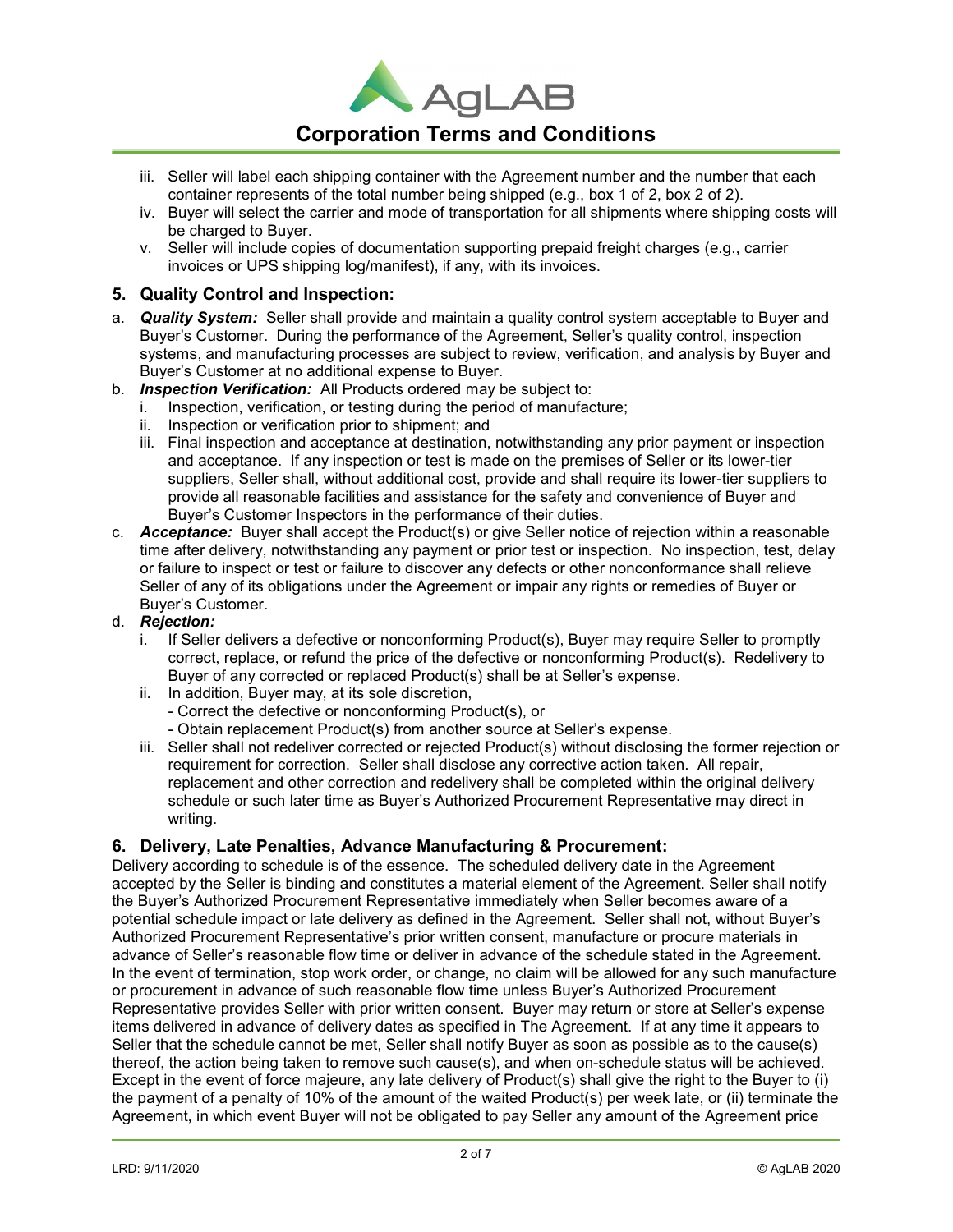

# Corporation Terms and Conditions

and will have no further obligation to the Buyer. These penalties are not in full discharge of the obligations and do not constitute all-inclusive compensation for the prejudice suffered by the Buyer. The application of the penalties is independent from the other sanctions to which the default of the Seller may give rise. The Buyer shall send to the Seller a detailed list of the late deliveries and of the amounts of the penalties calculated, or a notice of termination of the Agreement pursuant to this clause. The Seller shall make its remarks within fourteen (14) days from receipt of the list or termination, in the absence of which the penalties or termination shall be deemed to have been accepted by the Seller. Seller, at Seller's expense, shall take reasonable action necessary, with or without request from Buyer, to meet the schedule or to recover to the maximum extent possible any delay in meeting the schedule. Such reasonable action by the Seller shall include shipment via expedited routing and carrier. Notification under a clause shall in no way limit Buyer's rights under any Termination or Stop Work Order previsions of the Agreement.

# 7. Warranty:

Seller warrants that any Product(s) furnished pursuant to the Agreement shall strictly conform to applicable specifications, drawings, samples, descriptions, and other requirements of the Agreement and be free from defects in design, material, and workmanship. This warranty shall begin upon final acceptance and extend for a period of one (1) year. If any defective or non-conforming Product is identified within the warranty period, Seller, at Buyer's option, shall promptly repair, replace, or re-perform the defective or non-conforming Product(s). Transportation of replacement Product(s), return of nonconforming Product(s), and re-performance of all non-conformances shall be at Seller's expense. If Buyer or its customers believes that Seller's attempt to repair, replace, or re-perform the Product(s) may impact schedule or that Seller's capabilities will impact quality, Buyer may elect to re-perform, repair, replace, or re-procure the Product(s) at Seller's expense. All warranties shall run to Buyer and its customers.

## 8. Intellectual Property Indemnifications:

Seller will indemnify, defend and hold harmless Buyer and its customer from all claims, suits, actions, awards (including, but not limited to, awards based on intentional infringement of patents known at the time of such infringement, exceeding actual damages and/or including attorneys' fees and/or costs), liabilities, damages, costs and attorneys' fees related to the actual or alleged infringement of any United States or foreign intellectual property right (including, but not limited to, any right in a patent, copyright, industrial design or semiconductor mask work, or based on misappropriation or wrongful use of information or documents) arising out of the manufacture, sale or use of goods by either Buyer and/or its customer(s). Buyer will duly notify Seller of any such claim, suit or action; and Seller will, at its own expense, fully defend such claim, suit or action on behalf of Buyer and/or its customer(s).

## 9. Rights and Remedies:

Any failures, delays or forbearances of either party in insisting upon or enforcing any provision of the Agreement, or in exercising any rights or remedies under the Agreement, shall not be construed as a waiver or relinquishment of any such provision, rights or remedies; rather the same shall remain in full force and effect. Except as otherwise limited in the Agreement, the rights and remedies set forth herein are cumulative and in addition to any other rights or remedies that the parties may have at law or in equity. If any provision of the Agreement is or becomes void or unenforceable by law, the remainder shall be valid and enforceable.

## 10. Force Majeure:

Seller shall not be subject to penalties associated with a Termination for Default (Article 19) because of any failure to perform the Agreement under its terms if the failure arises from causes beyond the control and without the fault or negligence of Seller. Examples of these causes are

- i. Acts of God or the public enemy
- ii. Acts of the Government in either its sovereign or contractual capacity
- iii. Fires
- iv. Floods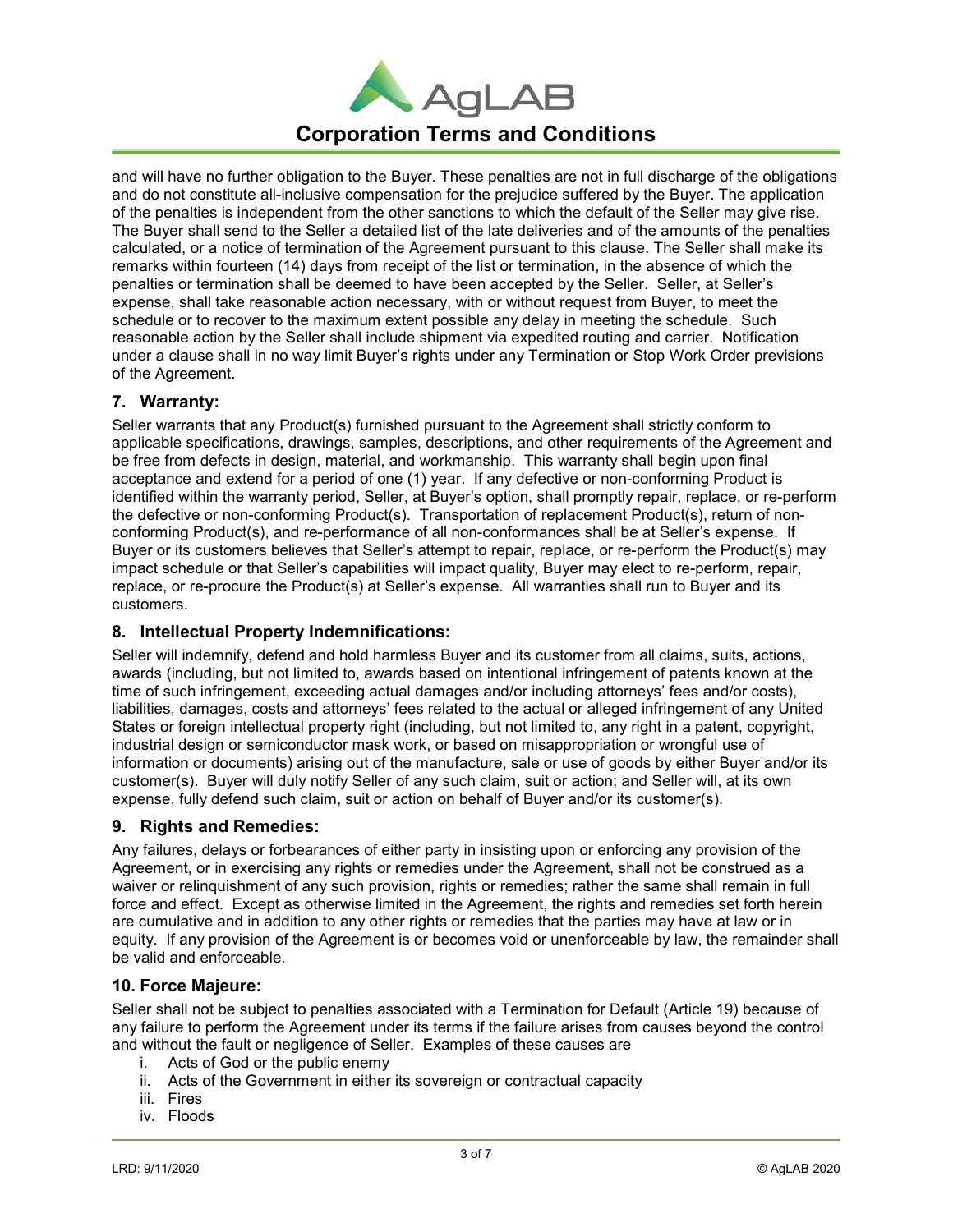

- v. Strikes
- vi. Freight Embargoes
- vii. Unusually Severe Weather

## 11. Responsible for Property:

Seller shall clearly mark, maintain an inventory of, and keep segregated or identifiable all of Buyer's property and all property to which Buyer acquires an interest by virtue of the Agreement. Seller assumes all risk of loss, destruction or damage of such property while in Seller's possession, custody or control. Seller shall not use Buyer's property other than in performance of the Agreement. Seller shall notify Buyer's Authorized Procurement Representative if Buyer's property is lost, damaged or destroyed. As directed by Buyer, upon completion or termination of the Agreement, Seller shall deliver such property, to the extent not incorporated in deliverable materials, to Buyer in good condition subject to ordinary wear and tear and normal manufacturing losses.

## 12. Changes:

- a. Buyer may at any time, by written notice, and without notices to sureties, if any, or assignees, make changes within the general scope of the Agreement in any one or more of the following:
	- i. Drawings, designs, or specifications;
	- ii. Method of shipping or packaging;
	- iii. Place of delivery;
	- iv. Period of performance.
- b. If any such change(s) causes an increase or decrease in the cost of, or the time required for performance of any part of the work under the Agreement, Buyer will make an equitable adjustment in price, the delivery schedule, or both and will modify the Agreement.
- c. Seller must assert its right to an equitable adjustment under this clause within thirty (30) days of receipt of the written notice.

#### 13. Disputes:

Any dispute under the Agreement which is not settled by an agreement between the parties may be settled by appropriate legal or equitable proceedings. It is understood and agreed that if any such dispute is litigated, it shall be for the purpose of obtaining a judicial determination on the question of law and/or fact which is fair and reasonable; provided, further, that pending such judicial determination, Seller shall proceed in accordance with Buyer's written directions. Nothing in this clause shall excuse Seller from proceeding with the Agreement as required.

#### 14. Choice of Law:

Both parties agree that, irrespective of the place of performance of the Agreement, the Agreement will be construed and interpreted according to the applicable laws, statutes, regulations, and other judicial and quasi-judicial agencies of the State of Texas.

#### 15. Insurance Requirements:

The Seller shall at its own expense procure and thereafter maintain the following types of insurance covering the period of performance of the Agreement.

- i. Worker's Compensation Insurance including Employer's Liability with minimum limits of \$500,000 per occurrence;
- ii. Commercial General Liability Insurance with limits of at least \$1,000,000 combined single limit for personal injury, advertising injury, bodily injury, and property damage for each occurrence and aggregate; and
- iii. Comprehensive Automobile Liability Insurance with limits of at least \$1,000,000 combined single limit for bodily injury and property damage for each occurrence.

All Commercial General Liability Insurance shall designate Buyer as an additional insured. All such insurance must be primary, not contributory, and required to respond and pay prior to any other available and collective coverage.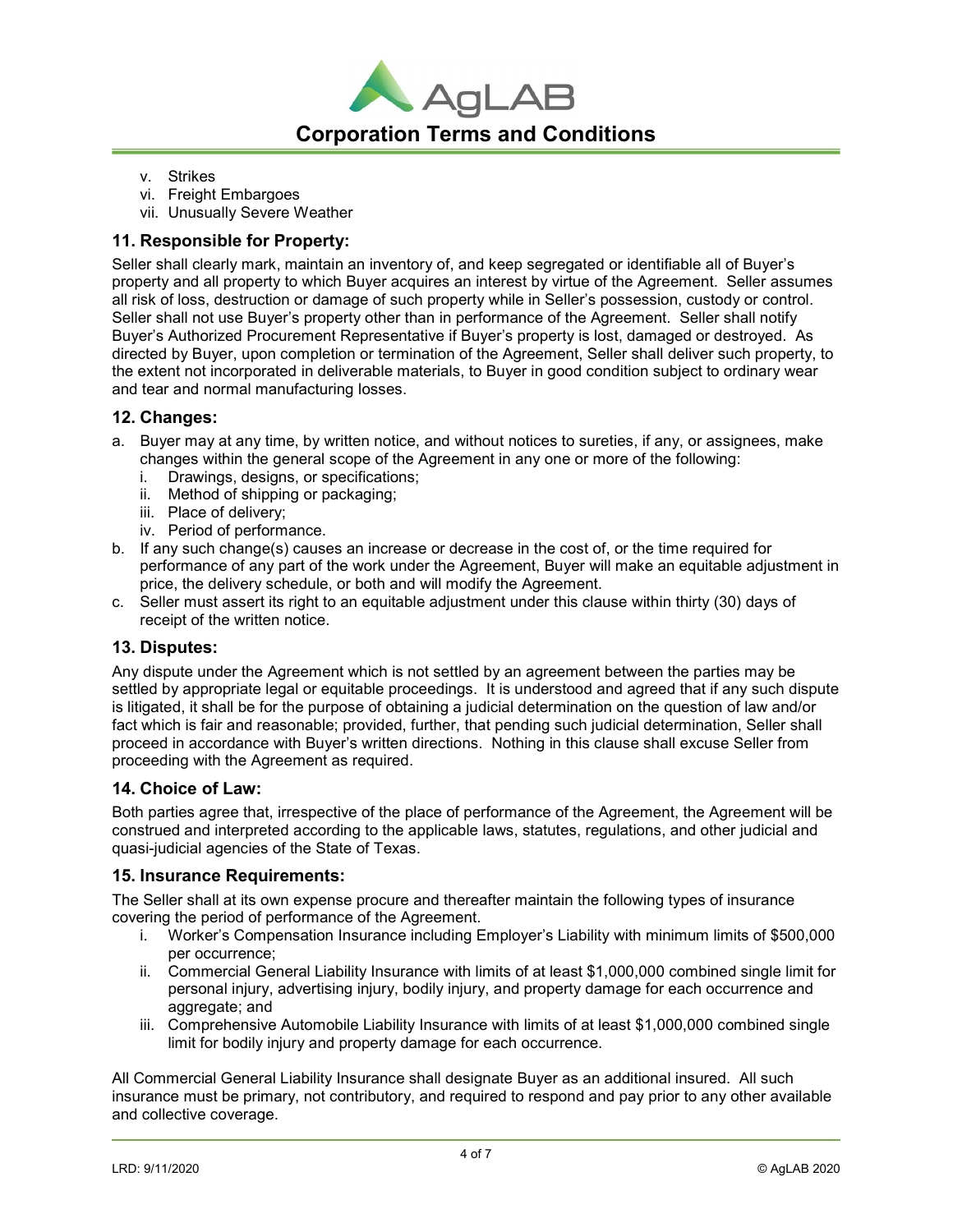

The Seller shall furnish a certificate or adequate proof of the foregoing insurance as directed by the Buyer's Authorized Procurement Representative. Insurance certificates will indicate that the insurance carriers shall endeavor to provide Buyer thirty (30) days prior written notice of material change or cancellation. Any deviation from the above stated insurance requirements requires a written waiver from Buyer's Authorized Procurement Representative.

Failure of Seller to furnish certificates of insurance or to procure and maintain the insurance required herein or failure of Buyer to request such certificates, endorsements or other proof of coverage shall not constitute a waiver of Seller's obligations hereunder.

## 16. Intellectual Property:

The term "Intellectual Property" shall mean patented and unpatented inventions, mask works, copyrightable material or data, computer software, trade secrets, know-how and proprietary information of either party to the Agreement. Ownership of Intellectual Property owned or licensed to Buyer or Seller prior to the start of the period of performance of the Agreement (hereinafter referred to as "Background Technology"), that is provided for the purpose of performance of the Agreement remains the property of the Party that made the Background Technology available. Background Technology of the parties shall be identified in the text of the Agreement.

Intellectual Property developed solely by Seller or jointly by Seller and Buyer and funded by Buyer during the term of the Agreement shall be the exclusive property of Buyer.

# 17. Non-Disclosure of Proprietary Information:

Information and data provided by Buyer to Seller remains the property of Buyer. Seller agrees to protect from disclosure any Buyer proprietary information regarding Buyer's business, its clients, and their business and personal activities that Seller may receive, directly or indirectly, in connection with or as a result of services rendered or to be rendered by the Seller under the Agreement. Unless specifically authorized in writing by Buyer, Seller shall not publish, communicate, divulge, disclose, use, or make accessible to anyone for any purpose such proprietary information. This obligation to protect proprietary information shall survive the termination of the Agreement. Promptly upon expiration or termination of the Agreement, the Seller shall return or destroy, as directed by Buyer, all proprietary materials, and copies thereof, in his possession or control.

## 18. Gratuities:

Buyer may, by written notice to Seller, terminate for default the right of Seller to proceed under the Agreement if Buyer has reasonable cause to believe that gratuities (in the form of entertainment, gifts, or otherwise) were offered or given by Seller or any agent or representative of Seller to any officer or employee of Buyer with a view toward securing an agreement or securing favorable treatment with respect to awarding or amending or the making of any determinations with respect to the performance of the Agreement. The rights and remedies of Buyer provided in this clause shall not be exclusive and are in addition to any other rights and remedies provided by law or under the Agreement.

## 19. Termination for Default:

- a. Buyer may, by written notice to Seller, terminate all or part of the Agreement if Seller:
	- i. Fails to comply with any of the terms of the Agreement;
	- ii. Fails to provide adequate assurance of future performance;
	- iii. Files or has filed against it a petition in bankruptcy; or
	- iv. Becomes insolvent or suffers a material adverse change in finical condition.
- b. Seller shall have ten (10) days (or such longer as Buyer may authorize in writing) to cure any such failure after receipt of notice from Buyer. Default involving delivery schedule delays, bankruptcy or adverse change in financial condition shall not be subject to the cure provision.
- c. Following a termination for default of the Agreement, Seller shall be compensated only for Products actually delivered and accepted. Buyer may require Seller to deliver to Buyer any supplies and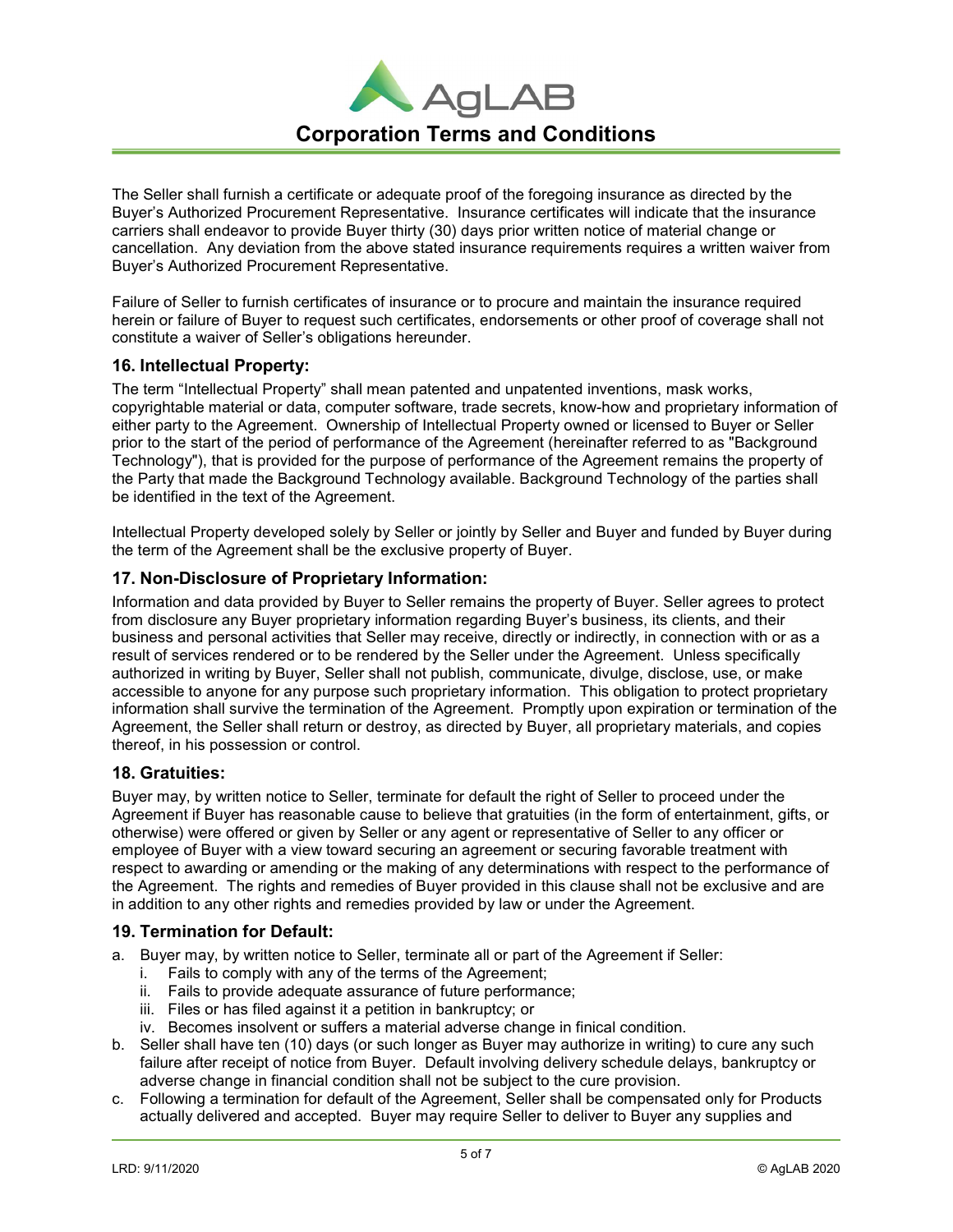

# Corporation Terms and Conditions

materials, manufacturing materials, and manufacturing drawings that Seller has specifically produced or acquired for the terminated portion of the Agreement. Buyer and Seller shall agree on the amount of payment for these other deliverables.

- d. Upon the occurrence and during the continuation of a default, Buyer may exercise any and all rights and remedies available to it under applicable law and equity including without limitation the termination of the Agreement. If after termination for default, it is determined that Seller was not in default, such termination shall be deemed a Termination for Convenience.
- e. Seller shall continue to provide all Product(s) under the Agreement that are not terminated.

# 20. Stop Work Order:

- a. Buyer's Authorized Procurement Representative may, by written order, stop all or part of the work to be performed under the Agreement for a period not to exceed 100 days. Within such period of any suspension of work, Buyer shall:
	- i. Cancel the stop work order;
	- ii. Terminate the Agreement in accordance with the "Termination for Convenience" article;
	- iii. Terminate the Agreement in accordance with the "Termination for Default" article; or
	- iv. Extend the stop work period.
- b. Seller shall resume work whenever a suspension is cancelled. Buyer and Seller shall negotiate an equitable adjustment in the price and/or schedule if the Agreement is not terminated, the suspension results in a change in Seller's cost of performance or ability to meet the Agreement's delivery schedule, and Seller submits a claim for an adjustment within twenty (20) days after the suspension is cancelled.

#### 21. Termination for Convenience:

- a. Buyer reserves the right to terminate the Agreement, or any part hereof, for its sole convenience. In the event of such termination, Seller shall immediately cease all work hereunder and shall immediately cause any and all of its suppliers and subcontractors to cease work. In the case of termination for convenience by Buyer of all or any part of the Agreement, Seller may submit a claim to Buyer within sixty (60) days after the effective date of termination. In no event shall Buyer be obligated to pay Seller any amount in excess of the Agreement price. Provisions of this article shall not limit or affect the right of Buyer to terminate the Agreement for default.
- b. Seller shall continue to provide all Product(s) under the Agreement that are not terminated.

# 22. Order of Precedence:

Conflicting provisions hereof, if any, shall prevail in the following descending order of precedence:

- i. The face and text of the Agreement
- ii. The Agreement's Statement of Work
- iii. Other documents or exhibits attached to the Agreement

## 23. Interpretation of Agreement:

Seller shall exercise due diligence to identify and alert Buyer as soon as possible of any ambiguities, discrepancies, inconsistencies, or conflicts in or between any of the technical or contractual provisions of the Agreement, including any appendices, attachments or exhibits.

## 24. Compliance with Laws/Export Compliance:

Seller shall comply with all applicable statutes and government rules, regulations, and orders, including those pertaining to United States Export Control.

#### 25. US Citizenship:

Buyer may be required to obtain information concerning citizenship or immigrant status of Seller's personnel or Seller's subcontractor personnel entering the premises of Buyer. Seller agrees to furnish this information before commencement of work and at any time thereafter before substituting or adding